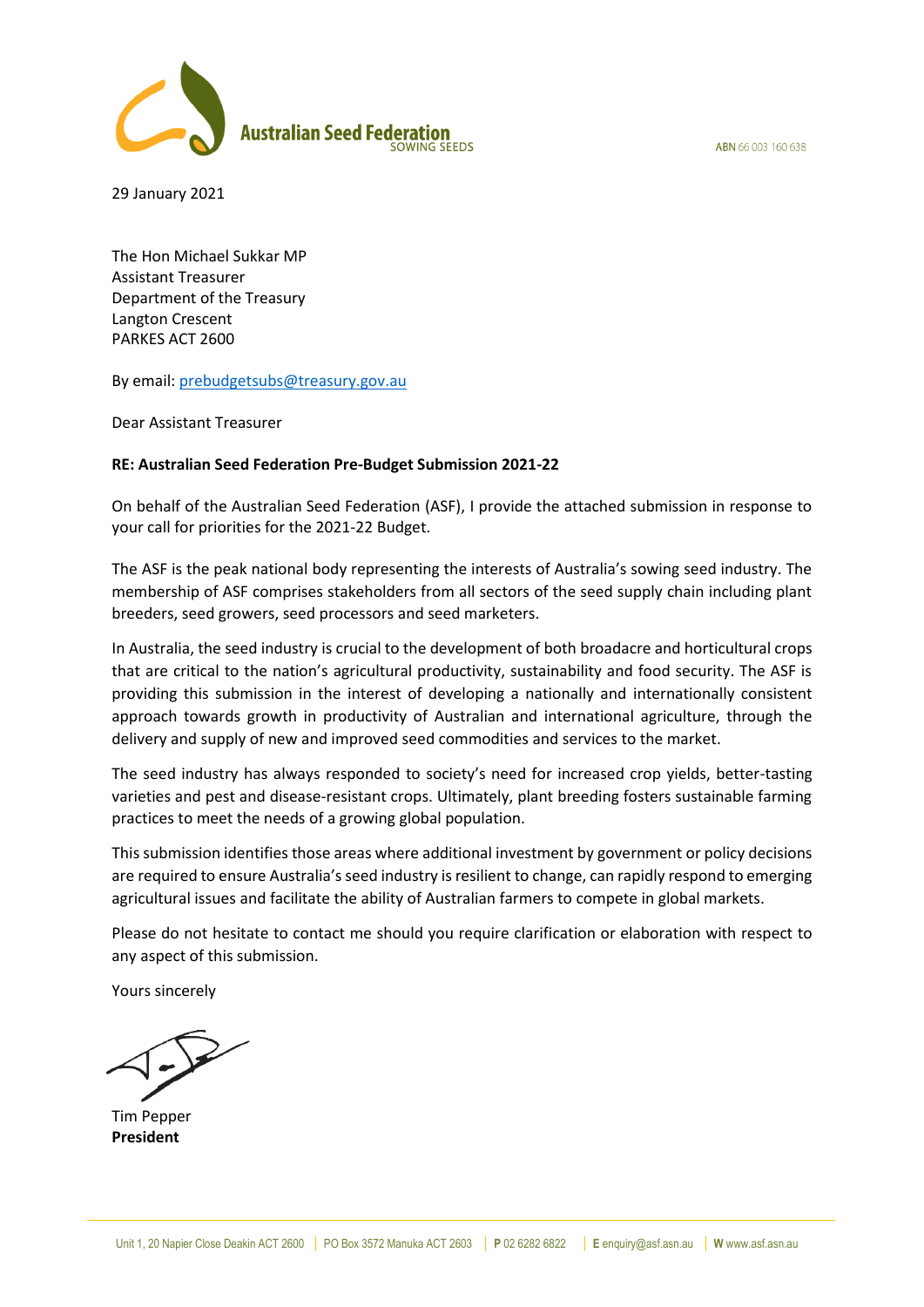# Introduction

This submission identifies areas where additional investment by government or policy decisions are required. This will drive seed industry innovation and ensure the industry can rapidly respond to emerging issues and allow Australian farmers to better compete in emerging markets.

The Australian Seed Federation (ASF) submits the following recommendations to the 2021-22 Federal Budget:

- 1. Improved enforcement of the Plant Breeders' Rights (PBR) regime and prosecution of current offenders, and introduction of an Information Notice System in the PBR Act.
- 2. Improved border clearance times and cost recovery models for imported and exported seed.
- 3. Globally harmonised phytosanitary testing protocols, including a Systems Approach for imported seed.
- 4. Support for raising grower/nursery awareness of the seed industry's Code of Practice and 'Know Before You Sow' initiative.
- 5. Implementation of the recommendations of the Third Review of the National Gene Technology Scheme and the Technical Review of the Gene Technology Regulations and the FSANZ Review of Food Derived from New Breeding Techniques.
- 6. Support for training and education programs to further the skills and expertise in the seed and agriculture industry including attracting younger entrants and retaining employees in rural, regional, remote and CBD locations.

# 1. Improved enforcement of the Plant Breeders' Rights (PBR) regime and prosecution of current offenders, and introduction of an Information Notice System in the PBR Act.

The ASF supported the recently proposed reforms to the PBR Act<sup>1</sup> as they clarified the law in relation to essentially derived varieties and strengthened the position of the PBR owner/exclusive licensee and should act as an increased deterrence of potential infringers.

However, the ASF does not believe this goes far enough. The ASF believes that the PBR Act has failed the small grain industry and farmers are breaching PBR. Thousands of farmers are knowingly growing and selling protected varieties with the knowledge that it is unlikely that they will be prosecuted. The consequence of this action is that very little breeding is taking place in major species of forage crops and feed grains such as Oats, Peas, Triticale and many other non-hybrid species.

In its final report released in January 2010, the Australian Centre for Intellectual Property (ACIP) agreed that there were many barriers to the effective enforcement of PBR and that these discouraged the development of new plant varieties. ACIP recommended several legislative and procedural changes.

One of the most significant recommendations was the introduction of an Information Notice System that enables PBR owners to obtain information from alleged infringers on the source of plant material. The introduction of a UK-style Information Notice System would mean PBR owners may be able to require notice from growers suspected of infringing PBR which states the source of specific plant

<sup>&</sup>lt;sup>1</sup> Intellectual Property Laws Amendment (Productivity Commission Response Part 1 And Other Measures) Bill 2018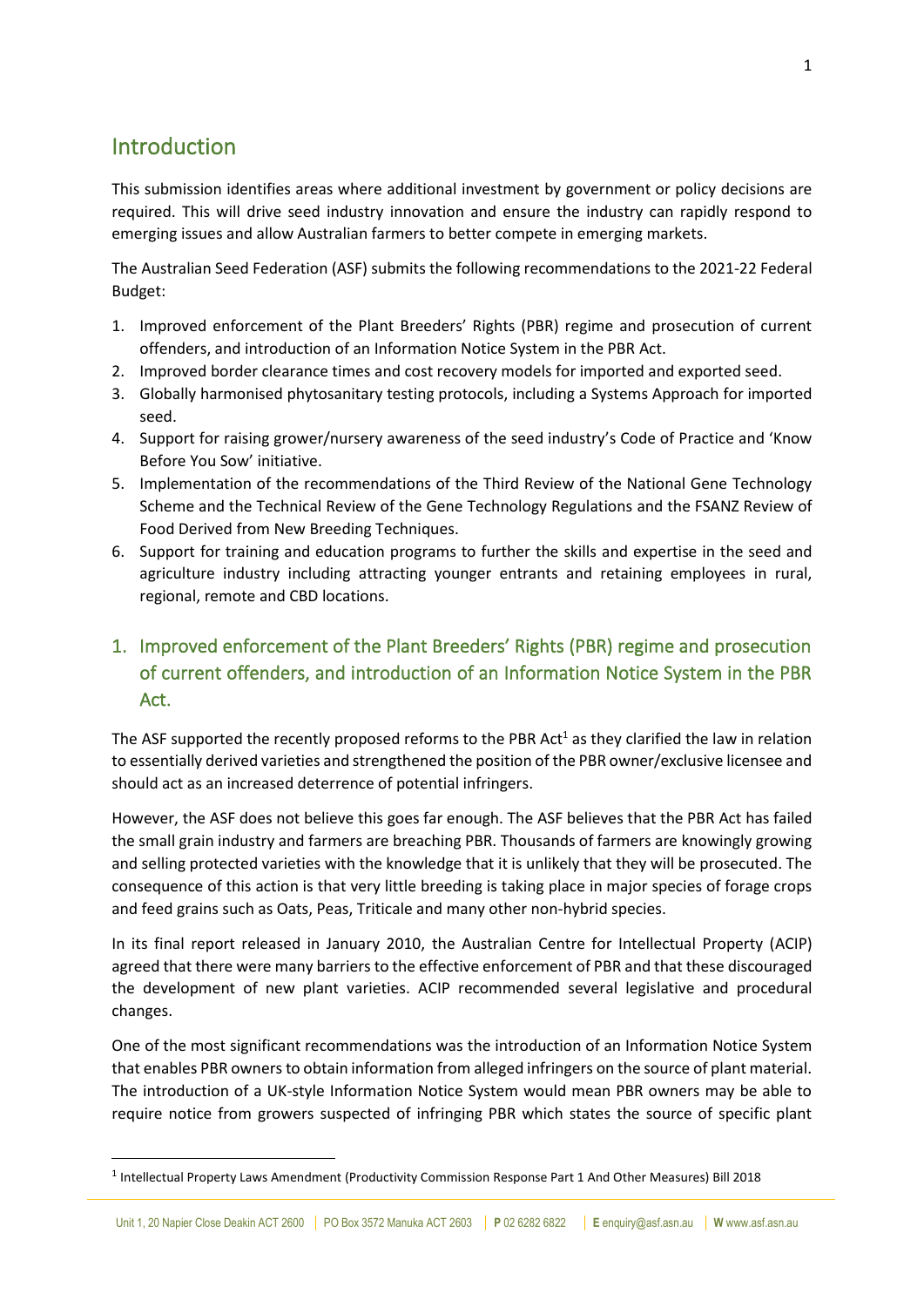material and products. A failure to comply within a set time could be counted against the grower in any subsequent court action.

In the Australian Government response to ACIP Final Report released in June 2010, it accepted this recommendation pending a feasibility study. Such an Information Notice System would address many of the key issues raised by the ASF in its submissions.

The ASF also strongly encourages the Australian Government to actively participate in the revision of the UPOV/EXN/EDV/2, Explanatory Notes on Essentially Derived Varieties under the 1991 Act of the UPOV Convention adopted on April 6, 2017.

The adoption of the Explanatory Notes on Essentially Derived Varieties (EXN EDV) in 2017, particularly part b) "Defining an essentially derived variety" (points 4 to 19) has raised deep concerns among plant breeders. The current text of the EXN EDV suggests a very narrow scope of the EDV concept, inter alia by indicating that one modification of an essential characteristic might lead to the new variety being out of the scope of the EDV concept. This narrow interpretation greatly endangers the breeding incentive and could possibly lead to a diminution of biodiversity, breeding effort, and eventually resulting in fewer choices available for the users of varieties and threatening the whole UPOV system.

### **Recommendation One**

The ASF **recommends** the Australian Government:

- a) Provide appropriation funding to IP Australia to prioritise the introduction of an Information Notice System; and
- b) Actively participate in the revision of the Explanatory Notes on Essentially Derived Varieties under the 1991 Act of the UPOV Convention

## 2. Improved border clearance times and cost recovery models for imported and exported seed.

Although clearance times of seed imports improved in 2019 and further in 2020, the seed industry continues to experience border clearance delays and inspection of seed imports which are unsustainable and are affecting the seed supply chain. We would like to look at a system where industry and government work together in maintaining appropriate timeframes for imported seed inspections and clearance times.

The Department of Agriculture plant biosecurity officers are not highly experienced in the seed field which led to the issue of seed import inspection delays being well over 7-days or more. Though improving, such delays are causing major impacts throughout the seed supply chain including transportation and freight costs and sowing of the seed. Seed should be treated as a perishable commodity as delays can affect germination and seed quality.

In addition, red-tape costs for applying for Approved Officer or Approved Premises certification is hurting smaller seed businesses and we believe this impact was not fully considered in the Cost Recovery Implementation Statement the Department consulted on in late-2019. The costs of export documentation processing (i.e. phytosanitary certificates) are also significant and require revision.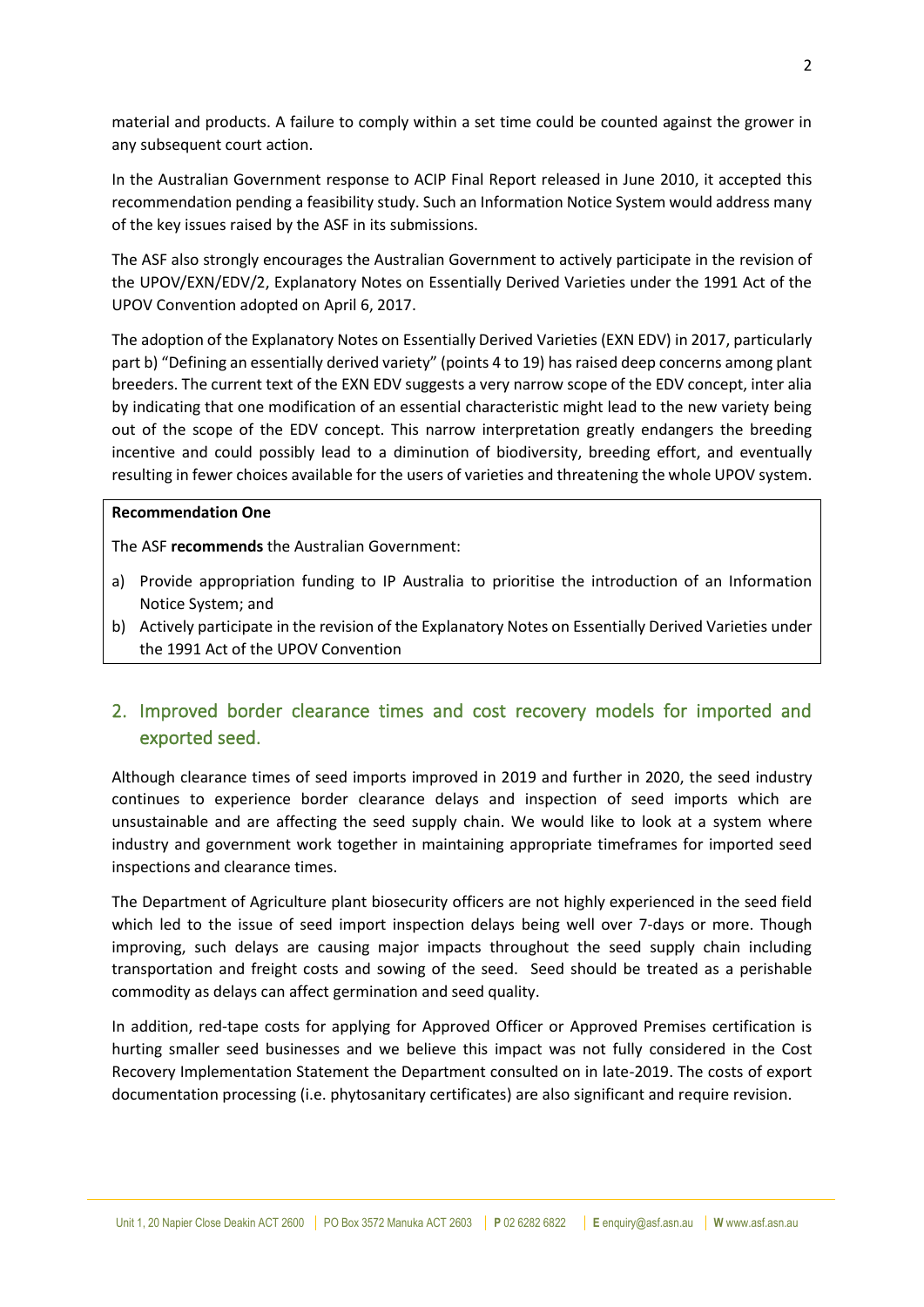#### **Recommendation Two**

The ASF **recommends** the Australian Government consider the provision of appropriation funding to the Department of Agriculture to enable them to train biosecurity officers to more efficiently and effectively inspect seed imports to resolve the time delays currently being experienced. The funding could assist risk management and increase capacity and resources by creating a streamlined process whereby a maximum three-day turnaround to clearing seed for sowing imports can be implemented. The funding could also be used by the Department to offset the regulatory costs incurred by Australian small businesses involved in the import or export of seeds.

## 3. Globally harmonised phytosanitary testing protocols, including a Systems Approach for imported seed.

The Australian Department of Agriculture has introduced several mandatory destructive phytosanitary testing requirements for the import of seed that involve the use of protocols that are not used in any other country. The result of this is delays in seed arriving into the country and, at worse, the decision not to introduce particular high-potential germplasm for trialling and use in breeding in Australia. We believe this is severely hindering Australia's ability to compete with other countries as a key exporter of agricultural products.

Additional appropriation funding is also required to enable the completion of Pest Risk Analyses that have been ongoing for several years. Proper industry consultation is required to ensure these analyses provide certainty for seed importers.

The seed business is global, and import/export of seed is essential for global food production, as well as to facilitate breeding of new plant varieties and the production of seed. As processing and seed testing are frequently centralized and seed lots are supplied to many different countries over a period of many years, re-export of seed is common and frequent.

The current consignment-by-consignment phytosanitary certification for seed movement is more and more challenging because of an increase of very specific import requirements which makes re-export very difficult. Therefore, the ASF is supporting the development of an alternative option, a Systems Approach, in which import, and export of seed is possible in a certified supply chain, based on current industry pest management practices.

The ASF strongly encourages the Australian Government to actively participate in the International Plant Protection Convention (IPPC) efforts to develop a Systems Approach Annex to ISPM 38 on the International Movement of Seeds.

#### **Recommendation Three**

The ASF **recommends** the Australian Government:

- a) Provide appropriation funding for the Department to undertake joint projects with key export National Plant Protection Organisation's (the government body responsible for plant quarantine under the International Plant Protection Convention) and industry with a view to reviewing and harmonising Australia's phytosanitary testing protocols; and
- b) Actively participate in the IPPC efforts to develop a Systems Approach Annex to ISPM 38.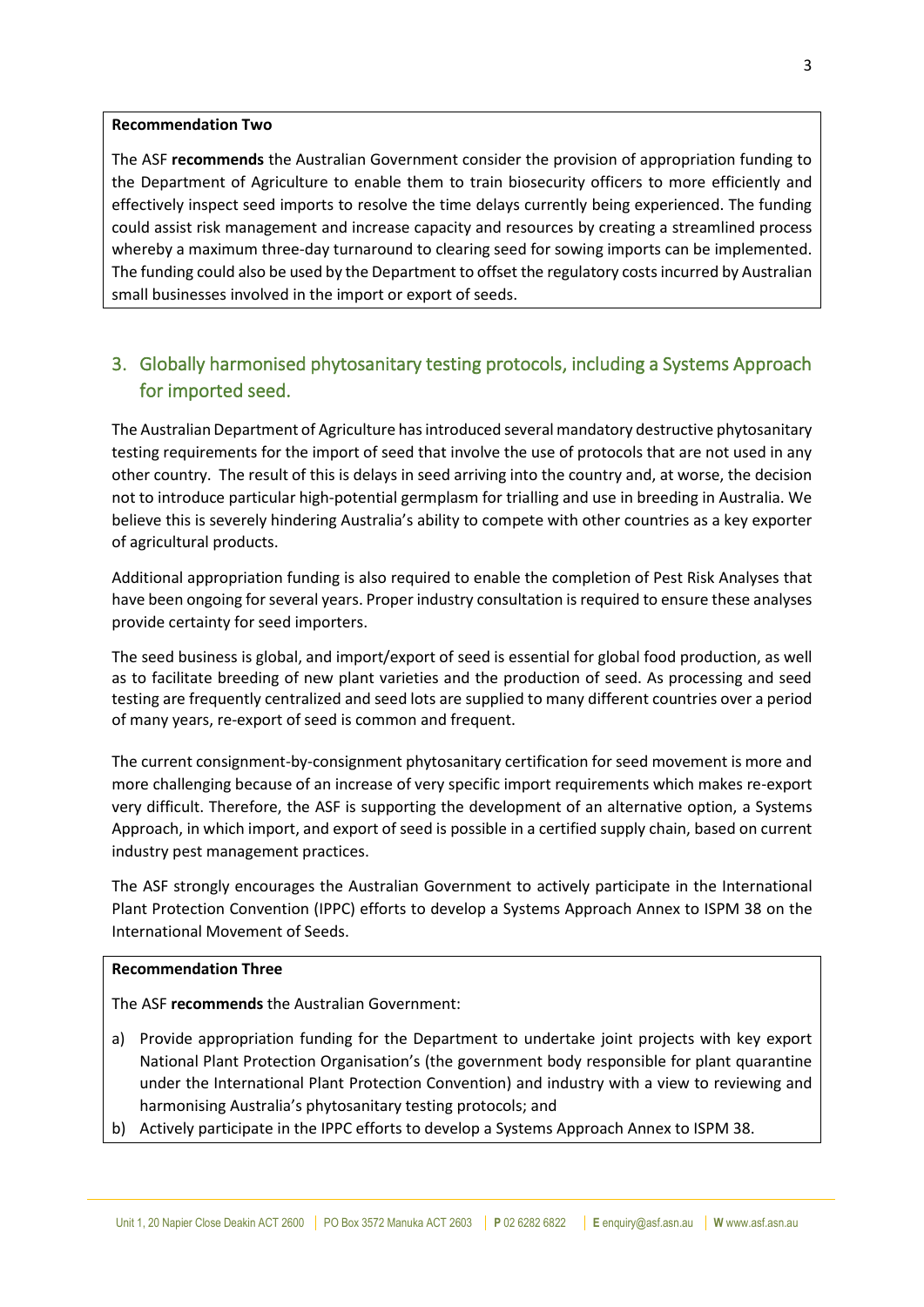## 4. Support for raising grower/nursery awareness of the seed industry's Code of Practice and 'Know Before You Sow' initiative.

Seed is the most important input into any crop or pasture. The quality of the seed must be assessed carefully to ensure that the buyer is getting value for money, and not introducing any weeds with the seed. To minimise the risk associated with buying seed, The ASF has invested in a Smart from the Start checklist that suggests some questions to ask your seed supplier.

Further education of farmers and retailers in the *Know Before You Sow* program will reduce the risk associated with buying seed to ensure the farmer is getting value for money and minimise 'over the fence' trading where the seed may contain pests and could introduce weeds to Australia. In educating consumers about the Know Before You Sow and ASF Code/s of Practice it will provide industry participants to make informed decisions in relation to the handling and marketing of seed by allowing them to have consistent and accurate information to enable them to make informed decisions about the suitability of seed for sowing.

The ASF Code/s of Practice acknowledges intellectual property rights and obliges ASF members to adhere to the provisions of the *Plant Breeders Right Act 1994(Cth)* and the *Patents Act 1990(Cth*) in respect to the marketing of material covered by the legislation.

### **Recommendation Four**

The ASF **recommends** the Australian Government consider the provision of appropriation funding to the Department of Agriculture to enable them to provide grant funding to assist in the promotion of the Know Before You Sow – Smart from the Start checklist to retailers and farmers around Australia.

# 5. Implementation of the recommendations of the Third Review of the National Gene Technology Scheme and the FSANZ Review of Food Derived from New Breeding Techniques.

In October 2018 the Legislative and Governance Forum on Gene Technology (LGFGT) met to endorse the Third Review of the National Gene Technology Scheme and its 27 recommendations. Forum Ministers said these recommendations will enhance and strengthen the Scheme, crucial to ensuring it addresses future developments and challenges across health, medicine, agriculture, plants and animals. A Forum Action Plan has been produced to progress these recommendations.

In late 2019, the Department of Health issued a Discussion Paper on *Implementing Recommendations of the Third Review of the National Gene Technology Scheme*. In its submission, the ASF expressed its frustration at the excessive and seemingly endless rounds of consultation to deliver much-needed reform to the means by which gene technology is regulated in Australia. All agricultural peak industry bodies have expressed consistent views to the multiple consultation rounds regarding the need to update definitions, develop risk-proportionate regulation and streamline regulatory requirements.

In late 2020, the Department of Health issued a Consultation Regulation Impact Statement (CRIS) with options for proposed regulatory frameworks to support implementation of the Third Review of the Scheme. This CRIS will lead to further rounds of consultation with no end to the feedback loop in sight. By the time it is is completed, this process will have taken so long that gene technology will have progressed to the point where the review will have to commence again.

To minimize regulatory asynchronicity, it is also important that FSANZ implement the outcomes of its Review of Food Derived from New Breeding Techniques in a timely manner. Currently, there is the